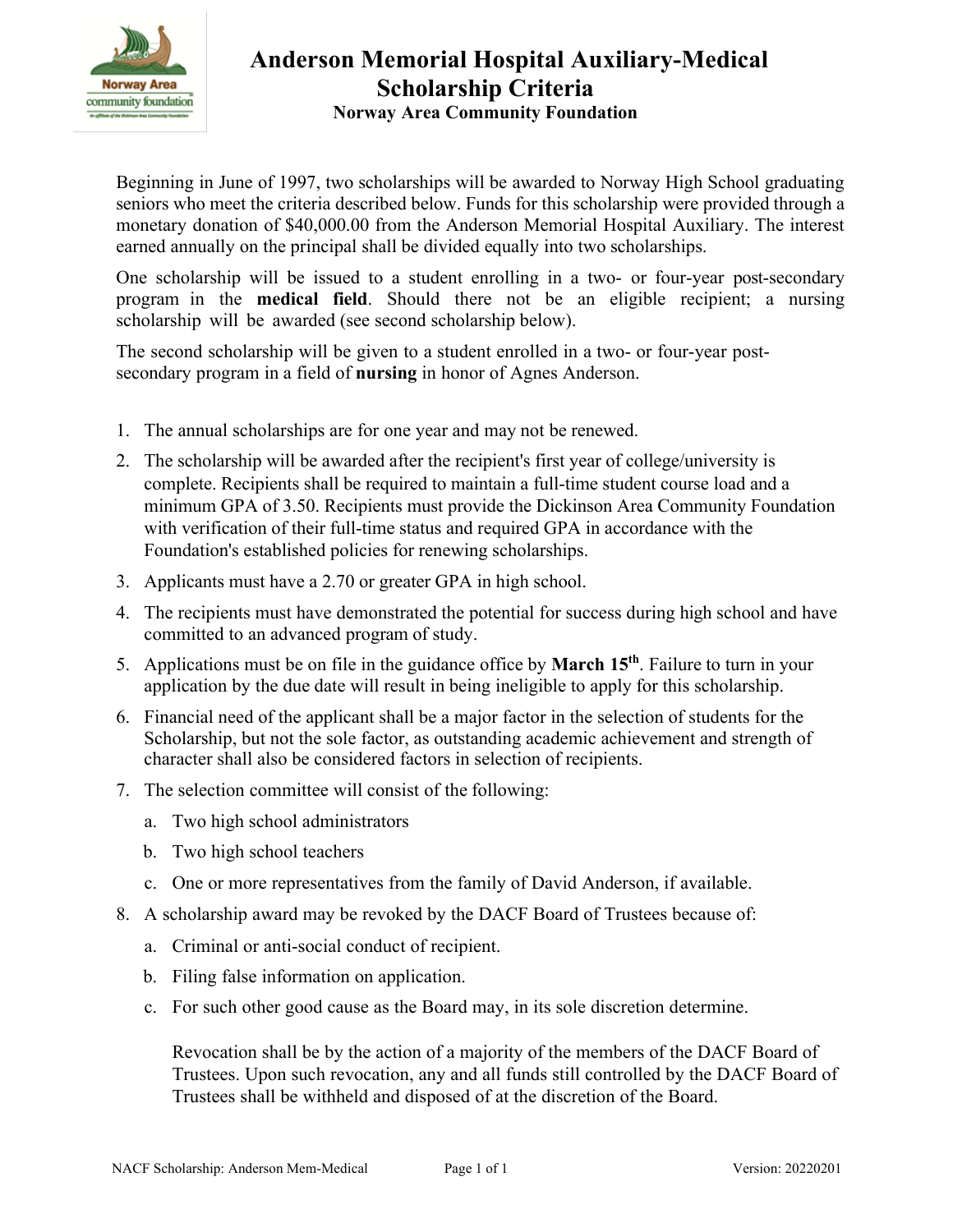

# *Anderson Memorial Hospital-Auxiliary Medical Scholarship*

**Norway Area Community Foundation Completed applications must be submitted by March 15th** 

| <b>Date</b>                    |                   |
|--------------------------------|-------------------|
| <b>Full Name</b>               |                   |
| <b>Street Address</b>          |                   |
| <b>City ST ZIP Code</b>        |                   |
| <b>Home &amp; Cell Phone</b>   |                   |
| <b>E-Mail (Required)</b>       |                   |
| <b>High School Attended</b>    |                   |
| <b>GPA</b>                     |                   |
| <b>Class Rank</b>              | <b>ACT Score:</b> |
| <b>Leadership Experiences:</b> |                   |
|                                |                   |
|                                |                   |
|                                |                   |
|                                |                   |
|                                |                   |
|                                |                   |
| <b>Services to school:</b>     |                   |
|                                |                   |
|                                |                   |
|                                |                   |
|                                |                   |
|                                |                   |
|                                |                   |
| <b>Services to community:</b>  |                   |
|                                |                   |
|                                |                   |
|                                |                   |
|                                |                   |
|                                |                   |
|                                |                   |
|                                |                   |
|                                |                   |
|                                |                   |
|                                |                   |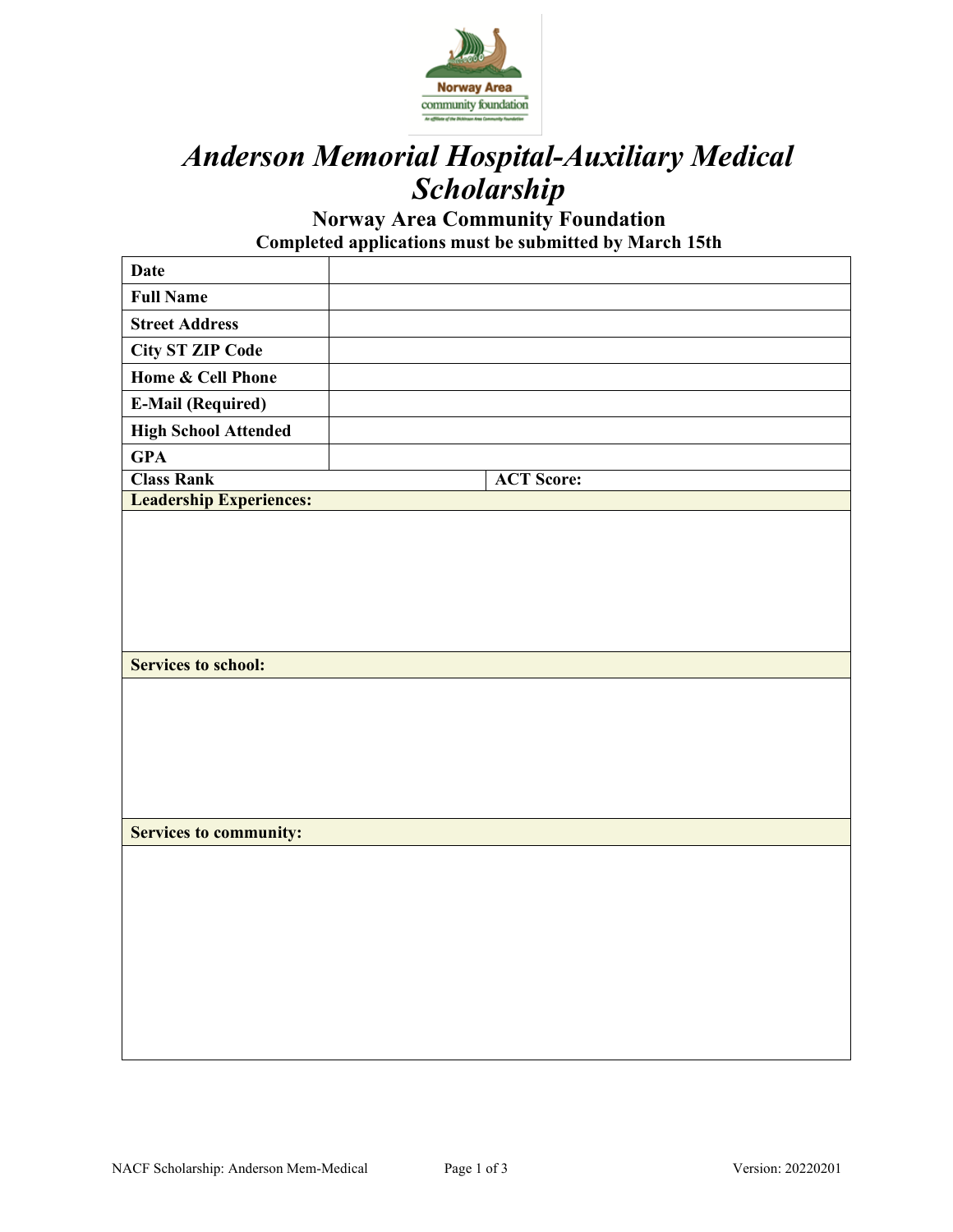

|  | Career goals after college: |  |
|--|-----------------------------|--|
|  |                             |  |

|  | Did you work during the school year? No |  |
|--|-----------------------------------------|--|
|  |                                         |  |

If yes, how many hours/week?

**Name of college or university you plan to attend:**

**Have you applied for admission?**

**Have you been accepted?**

**Intended field of study:**

**Have you applied for other scholarships?**

**Have you been granted a scholarship? If so, name of scholarship & amount:**

#### **Please include the following with the application:**

1. Copy of high school transcripts

#### **Application Deadline**

All applications need to be submitted to the guidance counselor's office by March 15<sup>th</sup>.

#### **Agreement and Signature**

By submitting this application, I affirm that the facts set forth in it are true and complete. I understand any false statements, omissions, or other misrepresentations made by me on this application may result in rejection of this application.

| Name (printed)                                      |  |  |
|-----------------------------------------------------|--|--|
| Signature                                           |  |  |
| Date                                                |  |  |
| <b>Parent Application Form</b>                      |  |  |
| Name of parent or guardian completing this<br>form: |  |  |
| Home address:                                       |  |  |
| Phone:                                              |  |  |
| Email:                                              |  |  |